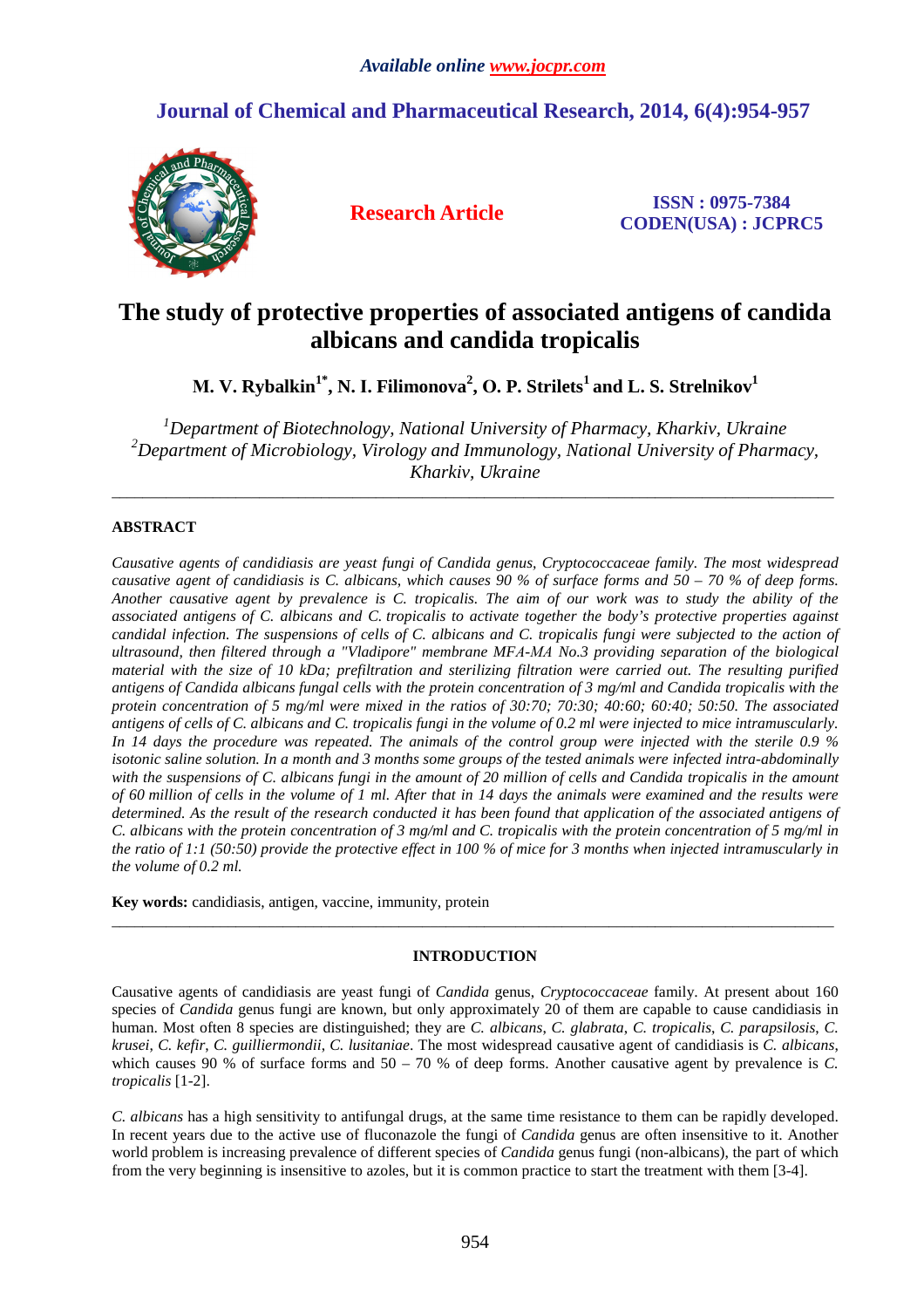To fight candidal infection in recent years vaccines with the immunomodulatory properties are being actively investigated both in the CIS countries and in the countries of Europe and America [5-7]. It should be noted that currently no domestic vaccine is produced in Ukraine and no imported vaccines have been registered for prevention and treatment of candidiases. Therefore, development of a vaccine against candidal infection is the topical issue of modern pharmacy and medicine.

*\_\_\_\_\_\_\_\_\_\_\_\_\_\_\_\_\_\_\_\_\_\_\_\_\_\_\_\_\_\_\_\_\_\_\_\_\_\_\_\_\_\_\_\_\_\_\_\_\_\_\_\_\_\_\_\_\_\_\_\_\_\_\_\_\_\_\_\_\_\_\_\_\_\_\_\_\_*

According to the data of various researchers whole cells, cell walls, proteins and polysaccharides of *C. albicans* possess the antigenic properties; they activate the complement system by the alternative way [8-11]. Of a wide range of possible variants of vaccines different authors research traditional dead vaccines or more modern subunit vaccines most often. However, there is no consensus. Subunit vaccines consist of the antigen fragments that are capable to provide the adequate immune response [12-14]. These vaccines can be presented both as particles of microbes and as those obtained in the laboratory conditions by using genetic engineering technologies. The examples of subunit vaccines with the fragments of microorganisms used are vaccines against *Streptococcus pneumoniae* and meningococcus type A.

Multivalent or associated or combined vaccines are used for simultaneous immunization against a number of infections. They can include both homogeneous antigens (for example, anatoxin), and antigens of different nature (particle and molecular, living and dead antigens) [15-18]. The example of the associated vaccine of the first type can be sexta-anatoxin against tetanus, gas gangrene and botulism, of the second type – DTP vaccine, which includes tetanus and diphtheria toxoids, pertussis particle vaccine. The living multivalent associated polio vaccine contains living vaccines of polio virus types I, II, III strain.

The associated vaccine contains antigens in doses that do not cause mutual competition in order to form the immunity to all antigens including in the composition of the vaccine.

The aim of our work is to study the ability of associated antigens of *C. albicans* and *C. tropicalis* to activate together the body's protective properties against candidal infection.

## **EXPERIMENTAL SECTION**

All studies were conducted in the laminar box maintaining aseptic conditions. To perform the inactivation of the fungal cells of *Candida albicans* of ССМ 335-867 strain and *Candida tropicalis* of АТТС 20336 strain, they were preliminary cultivated according to the scheme in the test-tubes on the Sabouraud agar separately at  $25 \pm 2$  °C within 48 hours and the fungal cells were washed with 10 ml of the sterile 0.9 % isotonic saline solution. The suspensions of the fungal cells of *C. albicans* and *C. tropicalis* obtained separately were transferred to the flasks with the Sabouraud agar and incubated at  $25 \pm 2$  °C within 6 days and washed the fungal cells with 25 ml of the sterile 0.9 % isotonic saline solution. The microbiological purity of the suspension of the fungal cells of *C. albicans* and *C. tropicalis* was determined visually and by the method of microscopy. Then centrifugation with the rotation speed of 3000 rpm was conducted for 10 min. The precipitate of the fungi cells obtained was diluted with the sterile 0.9 % isotonic saline solution to  $(8.5 - 9)$  x10<sup>\*8</sup> in 1 ml, and the suspensions were standardized by fungal count in Goryaev chamber.

The suspensions of cells of *C. albicans* and *C. tropicalis* fungi in the volume of 10 ml were subjected to the action of ultrasound for destruction of the fungal cells on an UZUU-21 device at the frequency of 22 kHz, the intensity of 5 W/cm<sup>2</sup> and at the temperature of 25  $\pm$  2 °C for 15 min. All the time the temperature of 25  $\pm$  2 °C was controlled with the help of ultrasonication of the suspensions of cells and maintained by adding a cold water into the surrounding container. Then there was filtration through a "Vladipore" membrane MFА-МА No.3 providing separation of the biological material with the size of 10 kDa and its concentration. The filtrate obtained was presented by the mixture of polypeptides and polysaccharides. In each case the protein content was determined according to the requirements of the State Pharmacopoeia of Ukraine (SPhU). Then prefiltration using filters with the pore diameter of 0.45 µm and sterilizing filtration using filters with the pore diameter of 0.22 µm were carried out.

We take into account the fact that proteins and polysaccharides possessing the antigenic properties are in the composition of the cell extract of *Candida* fungi. According to the requirements of the SPhU determination of the active substance in such case is conducted by the substance, which possesses the most expressed antigenic properties, i.e. by protein. The sterile purified solutions of antigens of *C. albicans* with the protein concentration of 3 mg/ml and *C. tropicalis* with the protein concentration of 5 mg/ml were mixed in various ratios with the help of a blade mixer with the rotation speed of 100 rpm for 10 min. In order to substantiate the optimal ratio of antigens of *C. albicans* and *C. tropicalis* several variants of suspensions: 30:70; 70:30; 40:60; 60:40; 50:50 were prepared.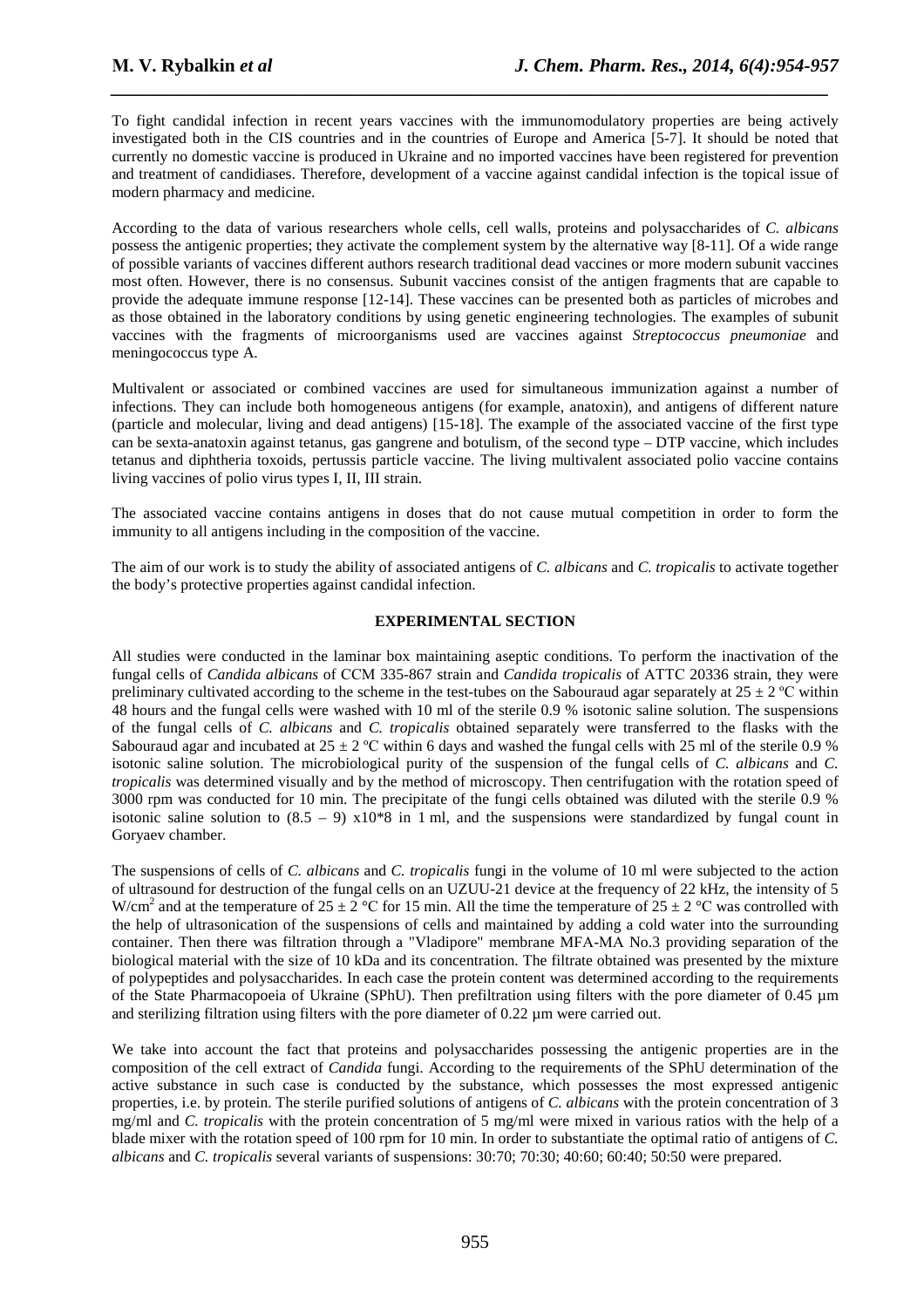To assess the protective properties of the associated antigens of *C. albicans* and *C. tropicalis* the study was conducted in healthy two-month white mice with the body weight of 18-22 g. There were 6 animals in the control and test groups; they were kept in the same conditions on a standard diet. Before the research the animals acclimatized themselves under experimental room conditions. The associated antigens of cells of *C. albicans* and *C. tropicalis* fungi in the volume of 0.2 ml were injected to mice intramuscularly in the upper part of the rear right paw and separately subcutaneously in the upper part of the rear right paw. In 14 days the associated antigens of cells of *C. albicans* and *C. tropicalis* fungi in the volume of 0.2 ml were injected repeatedly in the upper part of the rear right paw and separately subcutaneously in the upper part of the rear right paw. The animals of the control group were injected with the sterile 0.9 % isotonic saline solution. In a month in one group of the animals under research and in 3 months in another group of the tested animals after introduction of the antigens the animals were infected intra-abdominally. For this purpose the suspensions of *C. albicans* fungi of ССМ 335-867 strain in the amount of 20 million of cells and *Candida tropicalis* of АТТС 20336 strain in the amount of 60 million of cells in the volume of 1 ml introduced at one hour intervals were used. After that in 14 days the animals were examined and the results were determined.

*\_\_\_\_\_\_\_\_\_\_\_\_\_\_\_\_\_\_\_\_\_\_\_\_\_\_\_\_\_\_\_\_\_\_\_\_\_\_\_\_\_\_\_\_\_\_\_\_\_\_\_\_\_\_\_\_\_\_\_\_\_\_\_\_\_\_\_\_\_\_\_\_\_\_\_\_\_*

The test results were considered according to the number of various manifestations of the disease and were estimated by the following system:  $(-)$  – the absence of manifestations of the disease; a mild form of the disease  $(+)$  – unkempt appearance, refusal to eat, the body weight loss, dysfunctions of the excretory organs; a moderate form of the disease (+ +) – adynamia, unkempt appearance, refusal to eat, the body weight loss, contractures of the neck muscles, the lateral location of the body, dysfunctions of the excretory organs, when examining the mucous membranes of natural orifices the signs of pathological processes, plating of fungi with feces were revealed; an advanced form of the disease  $(+ + +)$  – adynamia, unkempt appearance, refusal to eat, the body weight loss, contractures of the neck muscles, paralysis of the limbs, convulsions, the lateral location of the body, dysfunctions of the excretory organs, during the autopsy when examining the mucous membranes of natural orifices, internal organs of the animals the signs of such pathological processes as microabscesses in the renal cortical layer, lungs, spleen, liver, etc., isolation of retrocultures of fungi from the animals' organs were revealed.

### **RESULTS AND DISCUSSION**

As the result of the research conducted it has been found that 100 % of animals remained healthy in 1 and 3 months after introduction of the associated antigens of cells of *C. albicans* fungi with the protein concentration of 3 mg/ml and *C. tropicalis* with the protein concentration of 5 mg/ml in the ratio of 60:40, 50:50, and 40:60. No statistically significant differences in the efficiency of variants 1, 2 and 3 of the associated antigens of cells of *C. albicans* fungi have been found. Taking into account that the associated extract of *C. albicans* and *C. tropicalis* fungal cells in the ratio of 50:50 (1:1) is prepared somewhat easier than other ratios and, therefore, it simplifies the calculations, then it is this ratio that can be considered to be more expedient for further study. The associated antigens of cells of *C. albicans* and *C. tropicalis* fungi in the ratio of 70:30 protected 84 % of animals from infection in a month after repeated introduction and in 3 months after repeated introduction it protected 67 % of animals from infection. This group of animals had such manifestations of infection that corresponded to the mild form of the disease: unkempt appearance, refusal to eat, the body weight loss, dysfunctions of the excretory organs.

The associated antigens of *C. albicans* and *C. tropicalis* in the ratio of 30:70 protected 67 % of animals from infection in a month after repeated introduction and in 3 months after repeated introduction it protected 50 % of animals from infection. This group of animals had such manifestations of infection that corresponded to the mild and moderate form of the disease: adynamia, unkempt appearance, refusal to eat, the body weight loss, contractures of the neck muscles, the lateral location of the body, dysfunctions of the excretory organs; when examining the mucous membranes of natural orifices the signs of pathological processes, plating of fungi with feces were revealed. The control group of intact animals had the signs that corresponded to the moderate and advanced form of the disease: adynamia, unkempt appearance, refusal to eat, the body weight loss, contractures of the neck muscles, paralysis of the limbs, convulsions, the lateral location of the body, and dysfunctions of the excretory organs. During the autopsy when examining the mucous membranes of natural orifices, internal organs of the animals the signs of such pathological processes as microabscesses in the renal cortical layer, lungs, spleen, liver, etc., as well as isolation of retrocultures of fungi from the animals' organs were revealed. The research results are given in Table 1.

| Table 1 The study of the protective properties of C. albicans and C. tropicalis |  |  |  |  |
|---------------------------------------------------------------------------------|--|--|--|--|
|---------------------------------------------------------------------------------|--|--|--|--|

| The ratio of    | Result             |  |  |  |  |  |         |
|-----------------|--------------------|--|--|--|--|--|---------|
| C. albicans and |                    |  |  |  |  |  | Control |
| C. tropicalis   | Results in 1 month |  |  |  |  |  |         |
| 40:60           |                    |  |  |  |  |  |         |
| 50:50           |                    |  |  |  |  |  |         |